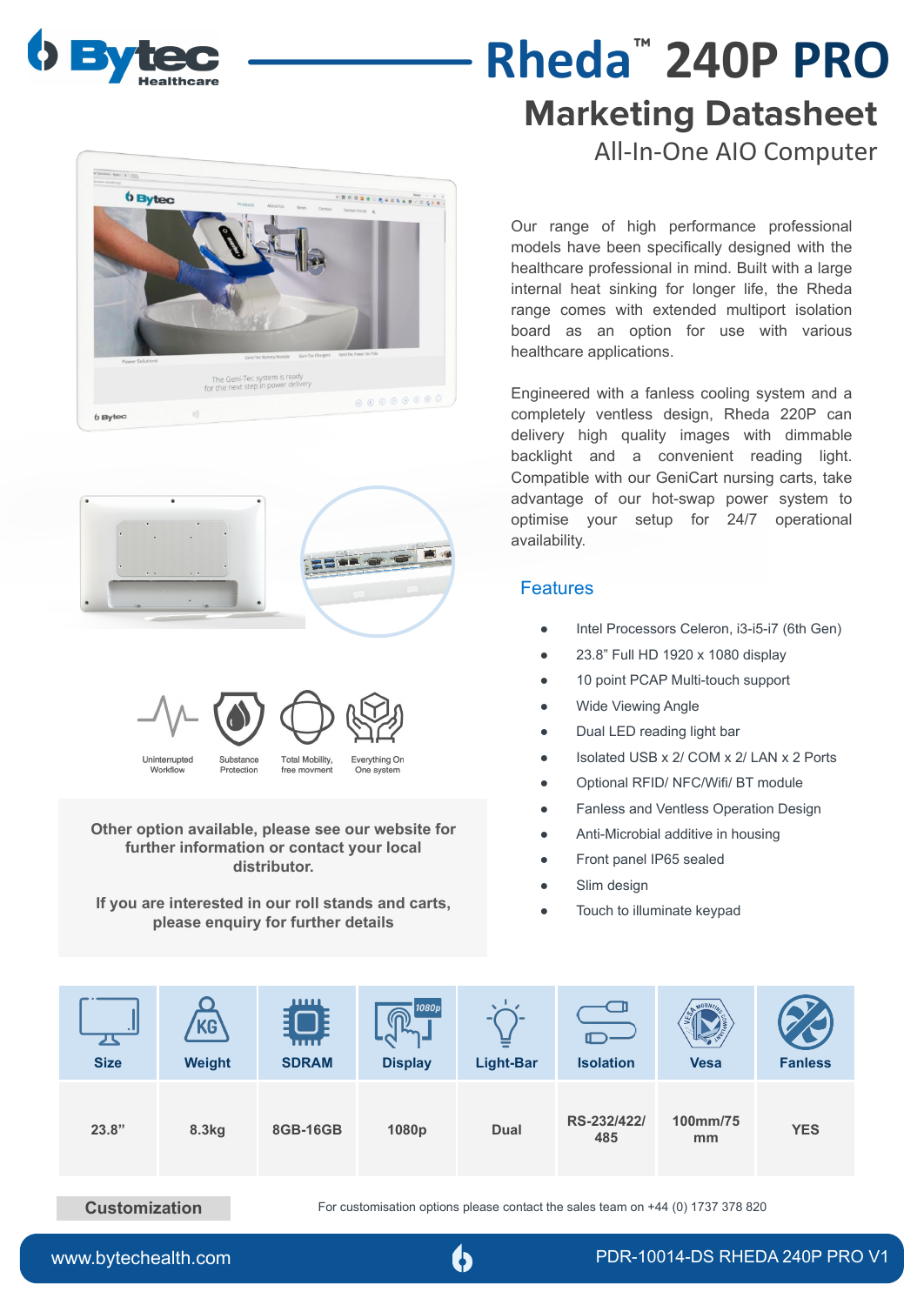

# **Rheda**™ **240P PRO**

## **Marketing Datasheet**

All-In-One AIO Computer

### **Specification**

| <b>System</b>                                                               |                                                                                                                                                   |          |          |  |  |
|-----------------------------------------------------------------------------|---------------------------------------------------------------------------------------------------------------------------------------------------|----------|----------|--|--|
| Processor Options                                                           | Celeron 3955U i3-6100U                                                                                                                            | i5-6300U | i7-6600U |  |  |
| System chipset<br>System memory<br><b>TPM</b><br><b>Graphics Controller</b> | Integrated in Intel® Skylake ULT Processor<br>Default 8GB up to 16GB DDR4 2133 SDRAM<br>Infineon TPM 2.0<br>Intel® HD Graphics 520                |          |          |  |  |
| <b>Expansion</b>                                                            |                                                                                                                                                   |          |          |  |  |
| Expansion                                                                   | 1x Full size (Support half size, auto switch for mSATA, USB, PCle signal 1x Full<br>size mini PCie Slot support PCIe and USB signal on IET module |          |          |  |  |
| <b>Storage</b>                                                              |                                                                                                                                                   |          |          |  |  |
| HDD/SSD                                                                     | 1x 2.5" SATA3 128GB SSD                                                                                                                           |          |          |  |  |
| $UO$                                                                        |                                                                                                                                                   |          |          |  |  |
| <b>USB</b>                                                                  | 4x USB3.0 4x USB 2.0 by pin header 2x USB 2.0 (isolated SKV).1x USB2.0 by<br>Pin header on IET module                                             |          |          |  |  |
| <b>COM Port</b>                                                             | 1 x RS-232/422/485, 1 x RS-232 1 x RS-232 (Isolated 5KV), 1x<br>RS-232/422/485 (Isolated 5KV) on IET module<br>HDMI Video out on IET module       |          |          |  |  |
| HDMI                                                                        |                                                                                                                                                   |          |          |  |  |
| Reading light bar                                                           | <b>LED Type</b>                                                                                                                                   |          |          |  |  |
| <b>Audio</b>                                                                |                                                                                                                                                   |          |          |  |  |
| Audio Interface<br>Speaker output                                           | Audio out and Mic<br>2x0.5W                                                                                                                       |          |          |  |  |
| <b>Ethernet</b>                                                             |                                                                                                                                                   |          |          |  |  |
| LAN port                                                                    | 1x Intel r i219LM Gigabit ethernet 1x intel 1211AT Gigabit ethernet 2x intel<br>1210AT Ethernet (Isolated %KV) on IET module                      |          |          |  |  |

**Notice** 

Bytec Healthcare takes reasonable steps to ensure that all technical information and recommendations disclosed in our datasheets, brochures and website are based upon our experience and research, it is provided in good faith. Users shall independently determine the suitability of the products shown for their particular regional requirements and intended use, and will ensure that they meet the relevant regulations for the countries of use, as these may differ greatly from country to country. As such we accept no liability whatsoever for any inaccuracies herein disclosed. Please feel free to contact our technical teams, who would be delighted to advise you on specific regulatory issues. Bytec Healthcare reserves the right to alter, delete or make obsolete any product featured in its brochures, datasheet and<br>website withou

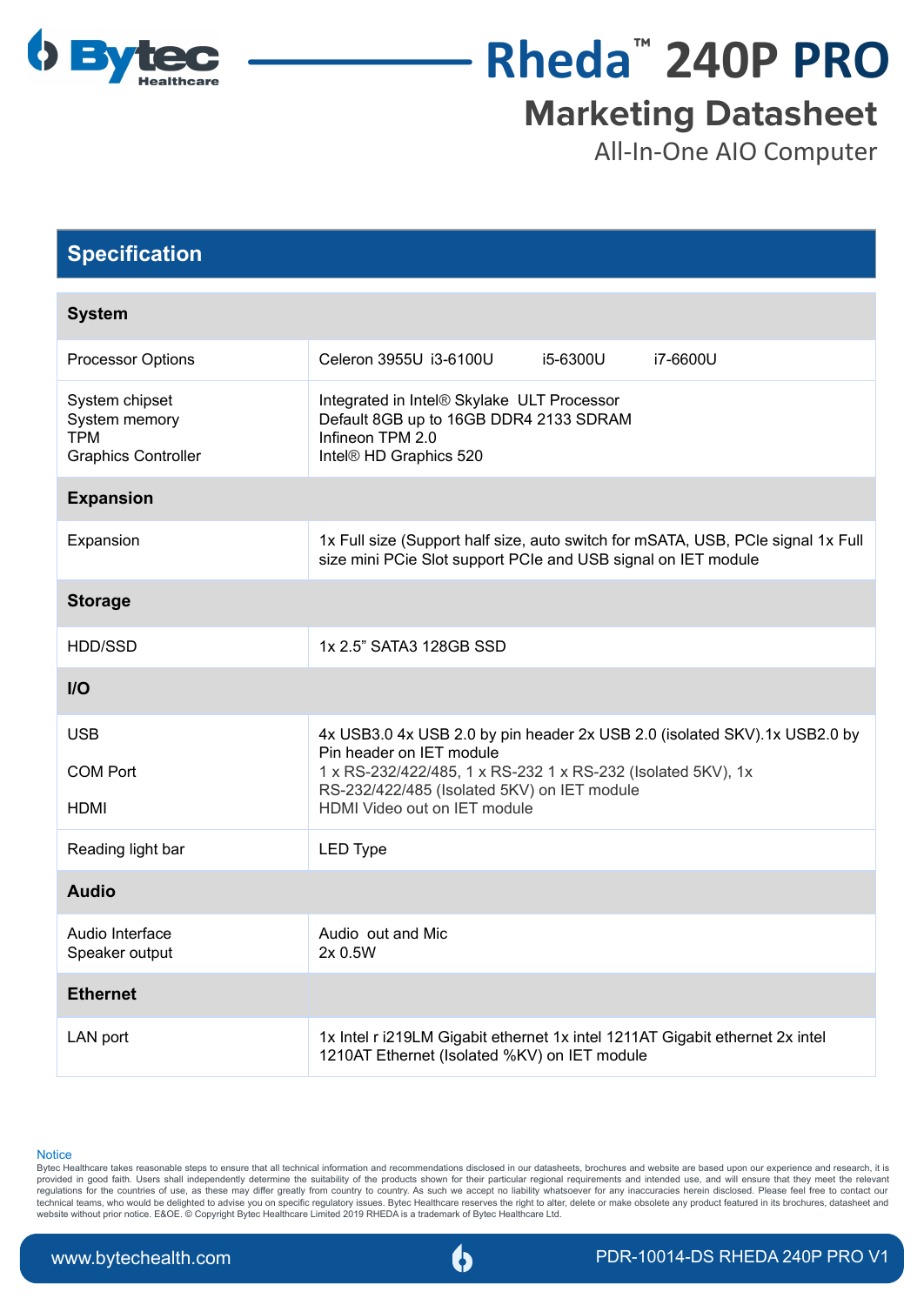

## **Rheda**™ **240P PRO**

### **Marketing Datasheet**

All-In-One AIO Computer

#### **Specification**

| <b>Mechanical &amp; Environmental</b>                                                       |                                                                                                                                                                                                                                                           |  |  |  |  |
|---------------------------------------------------------------------------------------------|-----------------------------------------------------------------------------------------------------------------------------------------------------------------------------------------------------------------------------------------------------------|--|--|--|--|
| Dimensions (WxHxD)<br><b>Operating Temp</b><br>Storage temp<br>weight                       | 521mm x 326mm x 59.0mm<br>$0^{\circ}$ - 35° C (32° ~ 95° F)<br>$-20^{\circ}$ - 60° C (4° ~ 140° F)<br>8.2 kg                                                                                                                                              |  |  |  |  |
| Construction<br>Additives<br>IP rating<br>Vibration test<br>Shock test<br>Relative humidity | Plastic<br>Anti-microbial and UV protection<br>Front Panel IP65 Whole unit IPX1<br>With SSD/mSATA: 1.5G, IEC 60068-2-64, Random, 5~500Hz, 30 min/axis<br>With SSD/mSATA 1.5G, IEC 60068-2-27, half sine, 11ms<br>0%-90% relative humidity, non-condensing |  |  |  |  |
| <b>Certification</b>                                                                        |                                                                                                                                                                                                                                                           |  |  |  |  |
| Certification Information                                                                   | EN60601-1, CE & FCC Class B CERTIFIED                                                                                                                                                                                                                     |  |  |  |  |
| <b>Software support</b>                                                                     |                                                                                                                                                                                                                                                           |  |  |  |  |
| OS information                                                                              | WINDOWS 7,8,8.1,10, LINUX                                                                                                                                                                                                                                 |  |  |  |  |
| <b>Power requirements</b>                                                                   |                                                                                                                                                                                                                                                           |  |  |  |  |
| <b>Battery</b>                                                                              | 1100mAh 4S1P (Optional)                                                                                                                                                                                                                                   |  |  |  |  |
| Battery operating time<br>adapter                                                           | Max 20 mins backup operation<br>AC/DC medical power adaptor (delta MDS-090AAS24 B)                                                                                                                                                                        |  |  |  |  |

#### **Notice**

Bytec Healthcare takes reasonable steps to ensure that all technical information and recommendations disclosed in our datasheets, brochures and website are based upon our experience and research, it is provided in good faith. Users shall independently determine the suitability of the products shown for their particular regional requirements and intended use, and will ensure that they meet the relevant regulations for the countries of use, as these may differ greatly from country to country. As such we accept no liability whatsoever for any inaccuracies herein disclosed. Please feel free to contact our technical teams, who would be delighted to advise you on specific regulatory issues. Bytec Healthcare reserves the right to alter, delete or make obsolete any product featured in its brochures, datasheet and<br>website withou